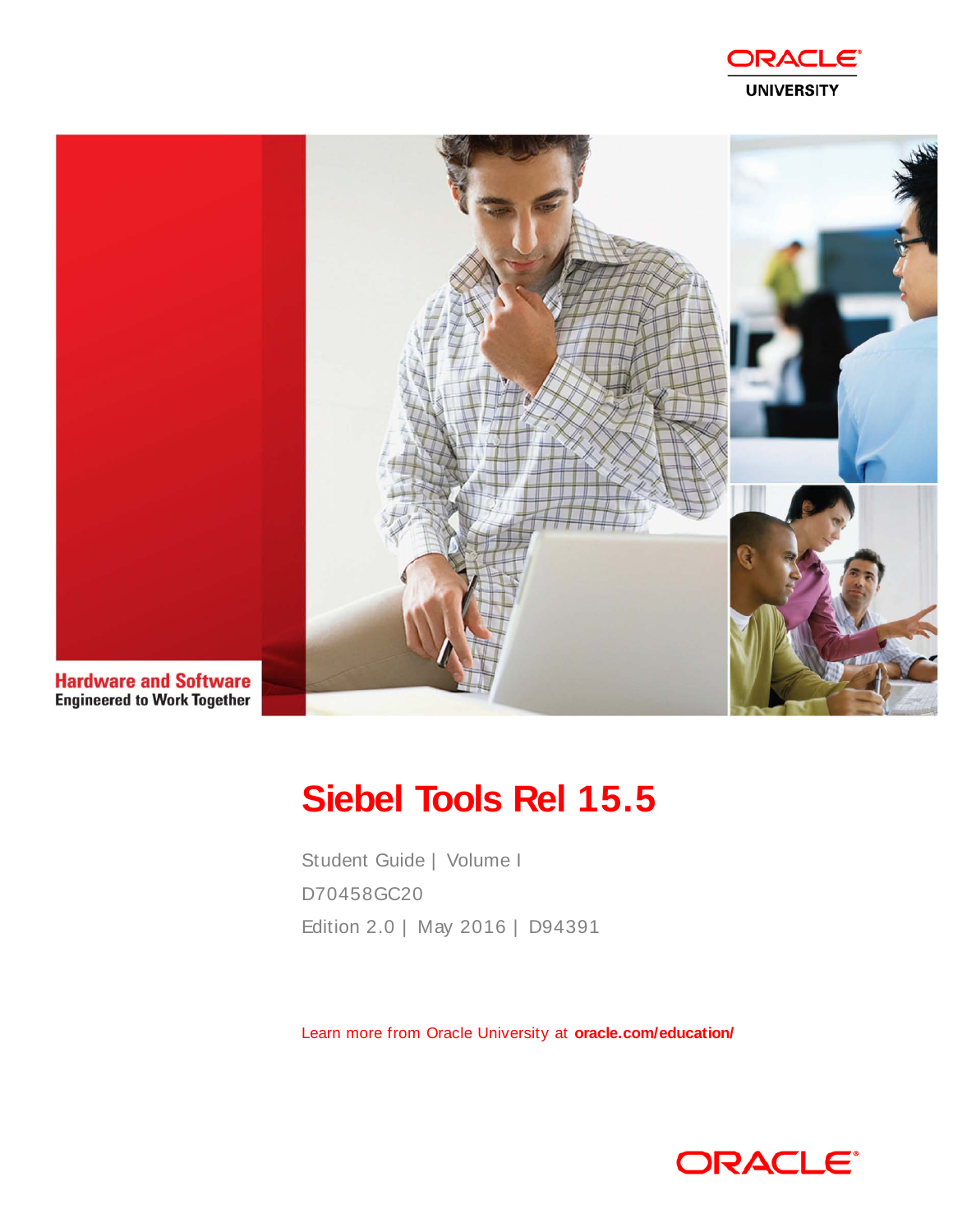#### **Author**

#### Copyright © 2016, Oracle and/or its affiliates. All rights reserved.

#### **Customer Experience (CX) Curriculum Development**

#### **Technical Contributor** and Reviewer

**Customer Experience (CX) Product Development** Team

#### **Publishers**

Jayanthy Keshavamurthy Raghunath M

#### **Disclaimer**

This document contains proprietary information and is protected by copyright and other intellectual property laws. You may copy and print this document solely for your own use in an Oracle training course. The document may not be modified or altered in any way. Except where your use constitutes "fair use" under copyright law, you may not use, share, download, upload, copy, print, display, perform, reproduce, publish, license, post, transmit, or distribute this document in whole or in part without the express authorization of Oracle.

The information contained in this document is subject to change without notice. If you find any problems in the document, please report them in writing to: Oracle University, 500 Oracle Parkway, Redwood Shores, California 94065 USA. This document is not warranted to be error-free.

#### **Restricted Rights Notice**

If this documentation is delivered to the United States Government or anyone using the documentation on behalf of the United States Government, the following notice is applicable:

#### **U.S. GOVERNMENT RIGHTS**

The U.S. Government's rights to use, modify, reproduce, release, perform, display, or disclose these training materials are restricted by the terms of the applicable Oracle license agreement and/or the applicable U.S. Government contract.

#### **Trademark Notice**

Oracle and Java are registered trademarks of Oracle and/or its affiliates. Other names may be trademarks of their respective owners.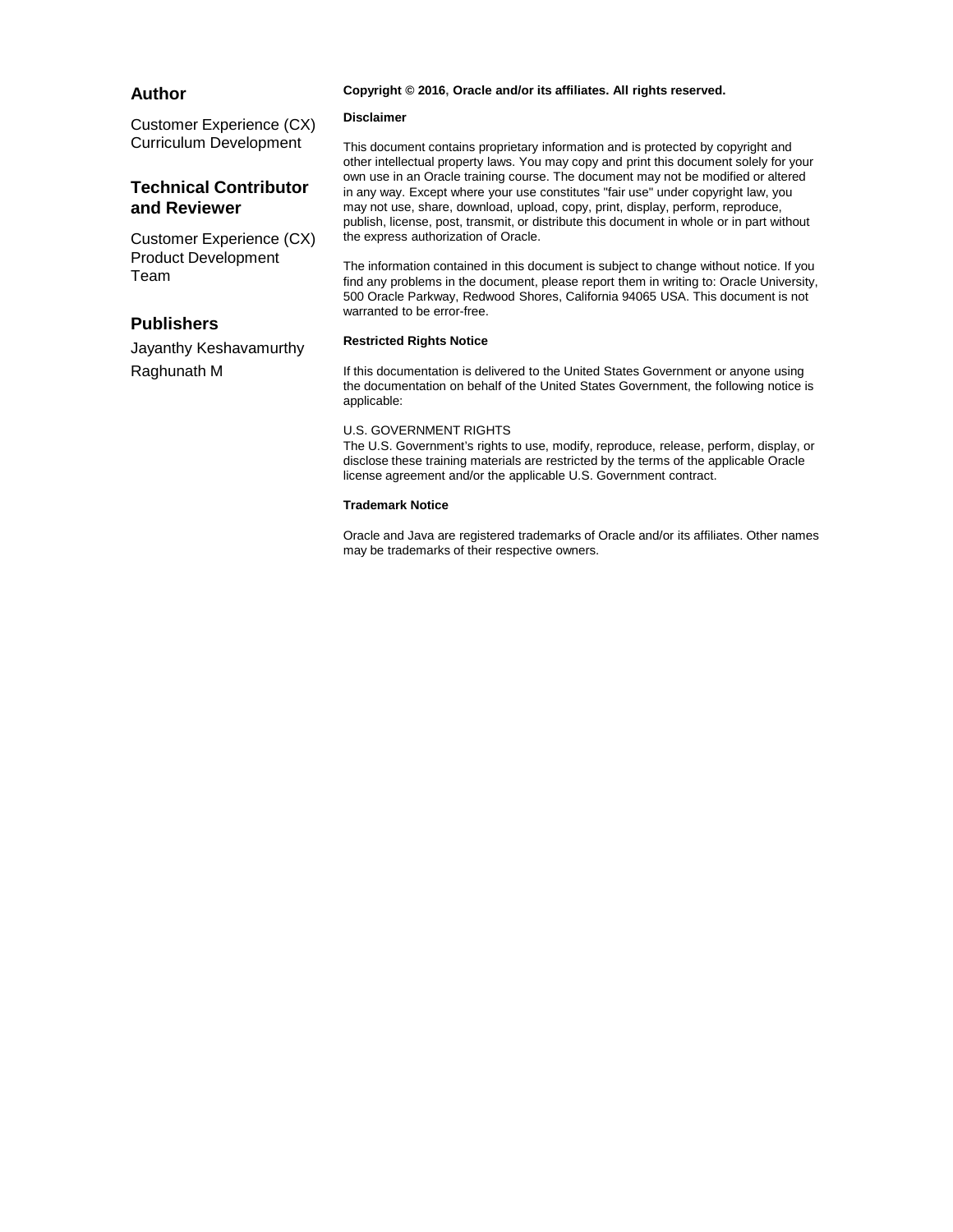## **Contents**

## 1 Siebel Tools: Course Introduction

Lesson Agenda 1-2 Instructor and Class Participants 1-3 Training Site Information 1-4 Course Audience 1-5 Course Prerequisites 1-6 Course Goal 1-7 Course Objectives 1-8 Course Methodology 1-9 Course Materials 1-10 **Information Sources 1-11** Course Agenda 1-12

## 2 Configuring a Siebel Application

Objectives 2-2 Siebel Customer Relationship Management (CRM) 2-3 Siebel CRM Applications 2-4 Comparison of Siebel CRM Applications 2-5 Configuring a Siebel Application 2-6 Siebel Tools 2-7 The Repository and Siebel Tools 2-8 Siebel Repository File 2-9 Object Definitions 2-10 User Interface Layer 2-12 Tailoring the Logical User Interface 2-13 **Business Layer 2-14** Tailoring the Business Layer 2-15 Data Layer 2-16 Extending the Data Layer 2-17 Basic Configuration Steps 2-18 Create or Edit Object Definitions 2-19 Compile the Edited Object Definitions 2-20 Test the Modifications 2-21 Lesson Highlights 2-22 Practices 2-23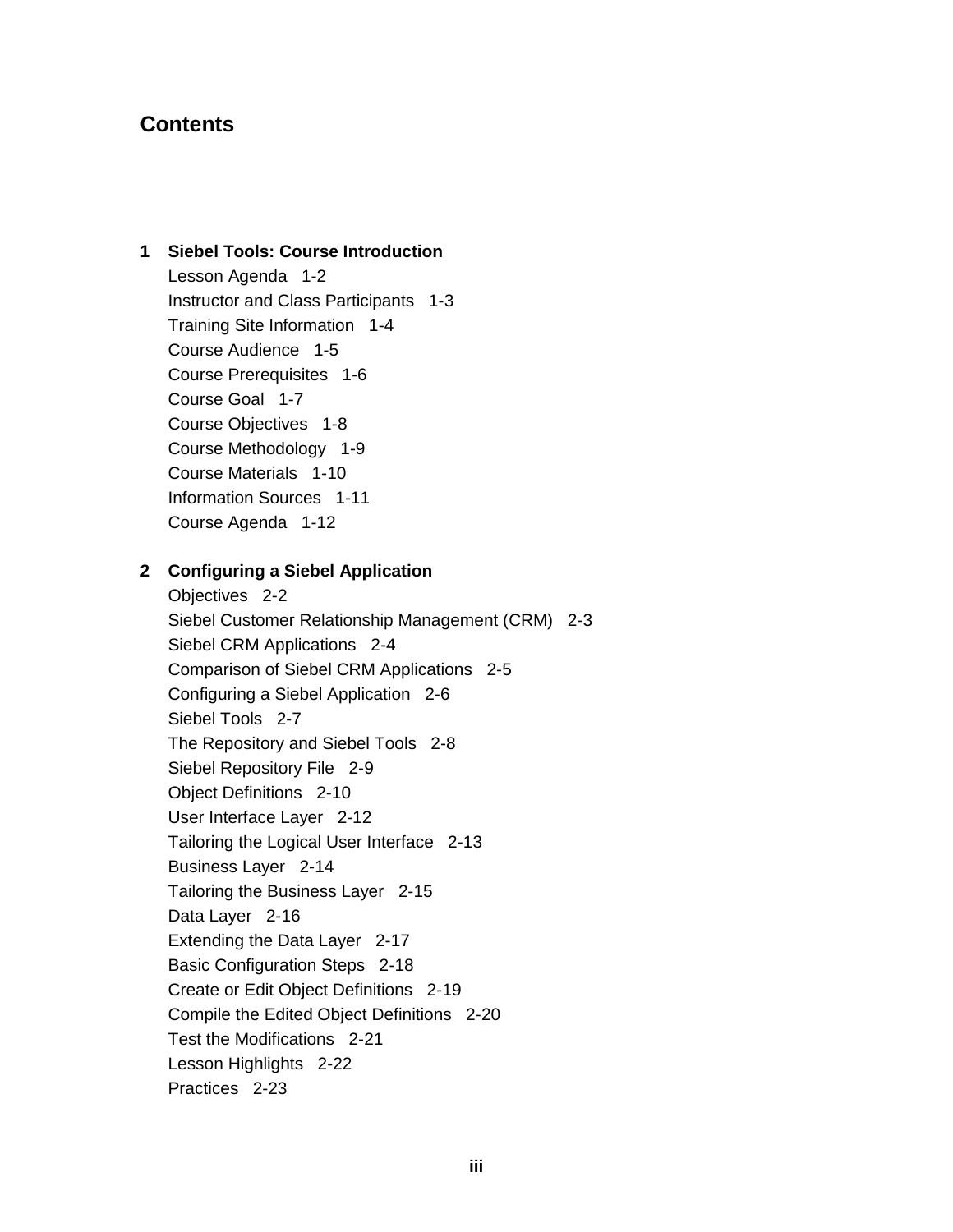## 3 Using a Local Development Environment

Objectives 3-2 Siebel Application Development 3-3 Create a Separate Development Environment 3-4 Creating a Local Developer: Overview 3-5 Repositories 3-6 Develop on the Local Repository 3-7 Projects 3-8 Assigning Object Definitions to Projects 3-9 Viewing Object Definitions by Project 3-10 Check Out/Check In Mechanisms 3-11 Copying Projects 3-12 Getting Projects 3-13 Checking Out a Project 3-14 Check Out a Project 3-15 Checking In a Project 3-16 Check In a Project 3-17 Canceling Check Out 3-18 Project Differences 3-19 Undoing a Check Out 3-20 Undo Check Out 3-21 Object Check Out/Check In (COCI) 3-22 Checking Out an Object 3-23 Using Object COCI 3-24 Disabling Object COCI 3-25 Creating New Projects 3-26 Create a New Project 3-27 Locking Projects 3-28 Locking Projects Locally 3-29 Do Not Lock Projects on the Server 3-30 Developing a Proof of Concept 3-31 Lesson Highlights 3-32 Practice 3-33

#### 4 Editing and Compiling Object Definitions

Objectives 4-2 Editing An Object Definition 4-3 Creating a New Object Definition 4-4 Symbolic Strings 4-5 Using Symbolic Strings 4-6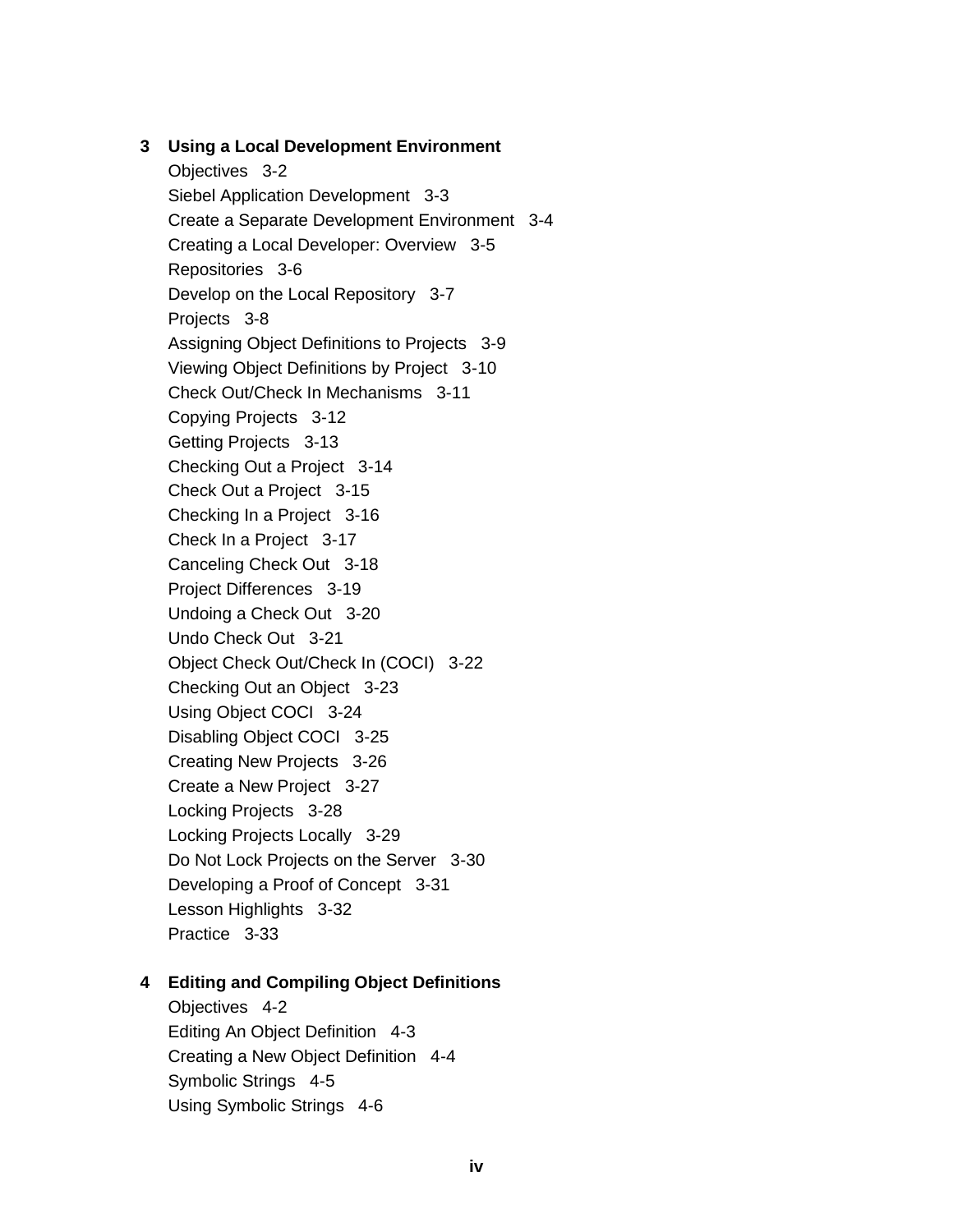Changed Flag 4-7 Validation 4-8 Validating an Object Definition 4-9 Compiling 4-10 Compiling Projects 4-11 Compiling Object Definitions 4-12 Rapid Unit Testing 4-13 Auto-starting the Web Client 4-14 Debug Settings 4-15 Basic Configuration Strategy 4-16 Recommendations: Object Definitions 4-17 Recommendations: Projects 4-18 Lesson Highlights 4-19 Practices 4-20

## 5 Managing Object Definitions

Objectives 5-2 Archiving Object Definitions 5-3 Exporting Object Definitions 5-4 Importing Object Definitions 5-5 Conflict Resolution 5-6 Resolve Import Conflicts 5-7 Importing Multiple Archive Files 5-8 Source Code Control Integration 5-9 Backing Up 5-10 Comparing Object Definitions 5-11 Compare Objects 5-12 Inspect Differences 5-13 Compare Two Object Definitions 5-14 Inspect Differences 5-15 Planning 5-16 Implementing 5-17 Lesson Highlights 5-18 Practice 5-19

## 6 Siebel Web Templates

Objectives 6-2 Siebel Web Template Files 6-3 Siebel Tags 6-4 Web Template Explorer 6-5 Siebel Web Template Files 6-6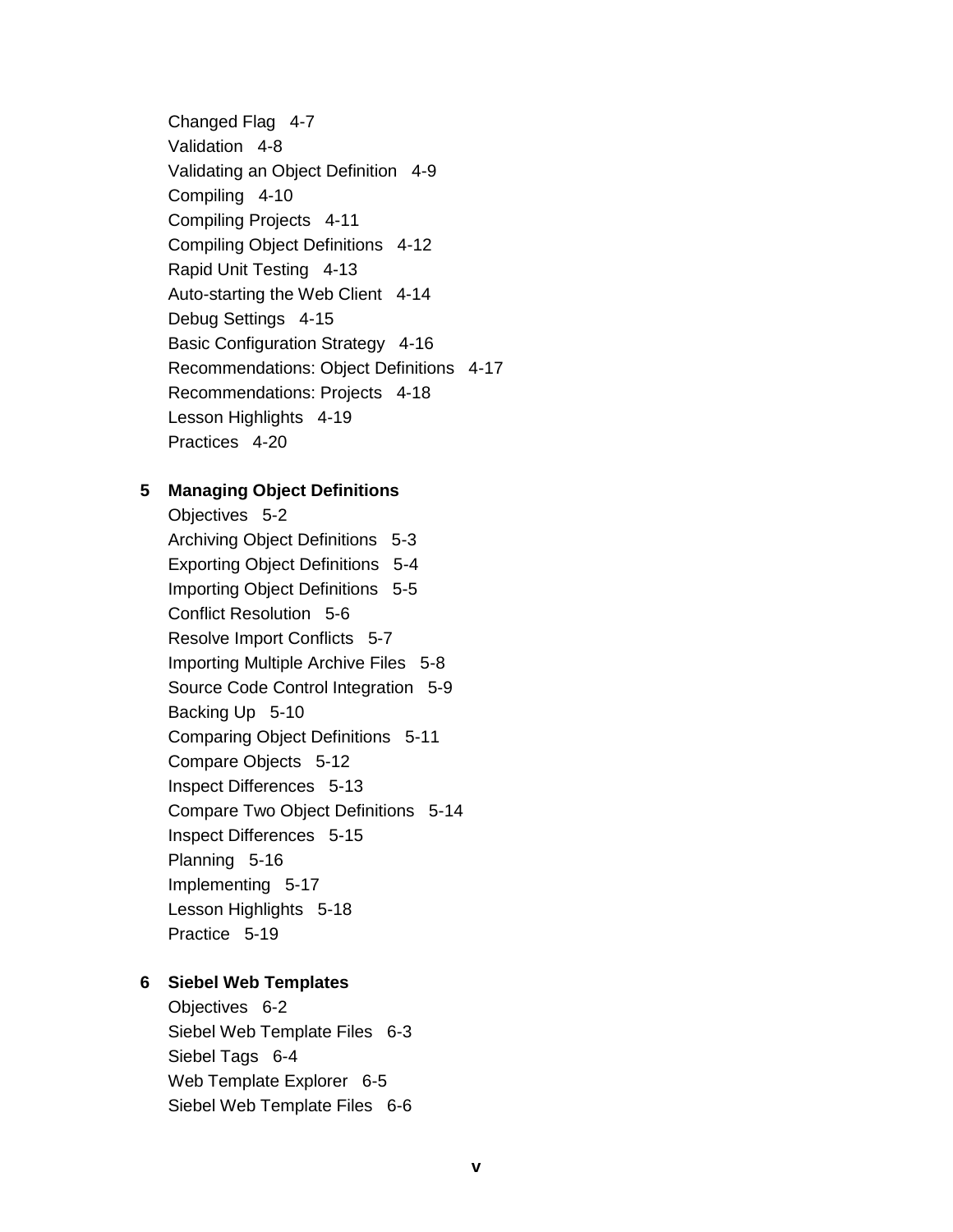Siebel Open UI Web Template Files 6-7 Configure Siebel Tools to use Open UI Web Templates 6-8 Cascading Style Sheets (.css files) 6-9 Using Web Template Files 6-10 Web Template Object Definition 6-11 Types of Web Templates 6-12 Form Applet Web Templates 6-13 List Applet Web Templates 6-14 Applet Web Templates 6-15 View Web Templates 6-16 Web Page Web Templates 6-17 Container Page 6-18 Working with Web Templates 6-19 Assigning a Web Template to a View 6-20 Example: Assigning a Web Template to a View 6-21 Assigning Components in a View or Applet 6-22 Mapping Information 6-23 Example: Assigning Applets in a View 6-24 View Web Template Items 6-25 Summary of Object Types 6-26 Lesson Highlights 6-27 Practice 6-28

#### 7 Configuring Form Applets

Objectives 7-2 Applet 7-3 Common Applet Types 7-4 Applet Properties 7-5 **Editing Properties 7-6** Controls for Form Applets 7-7 Expanding and Collapsing Form Applets 7-8 **Control Object Definitions 7-9** Web Templates for Form Applets 7-10 Grid Layout Editor 7-12 Grid Layout Editor: Additional Operations 7-13 Web Controls Palette 7-14 Creating a Form Applet 7-15 Form Applet Wizard Inputs 7-16 Form Applet Wizard 7-17 Grid Layout Editor 7-18 Show More Mode 7-19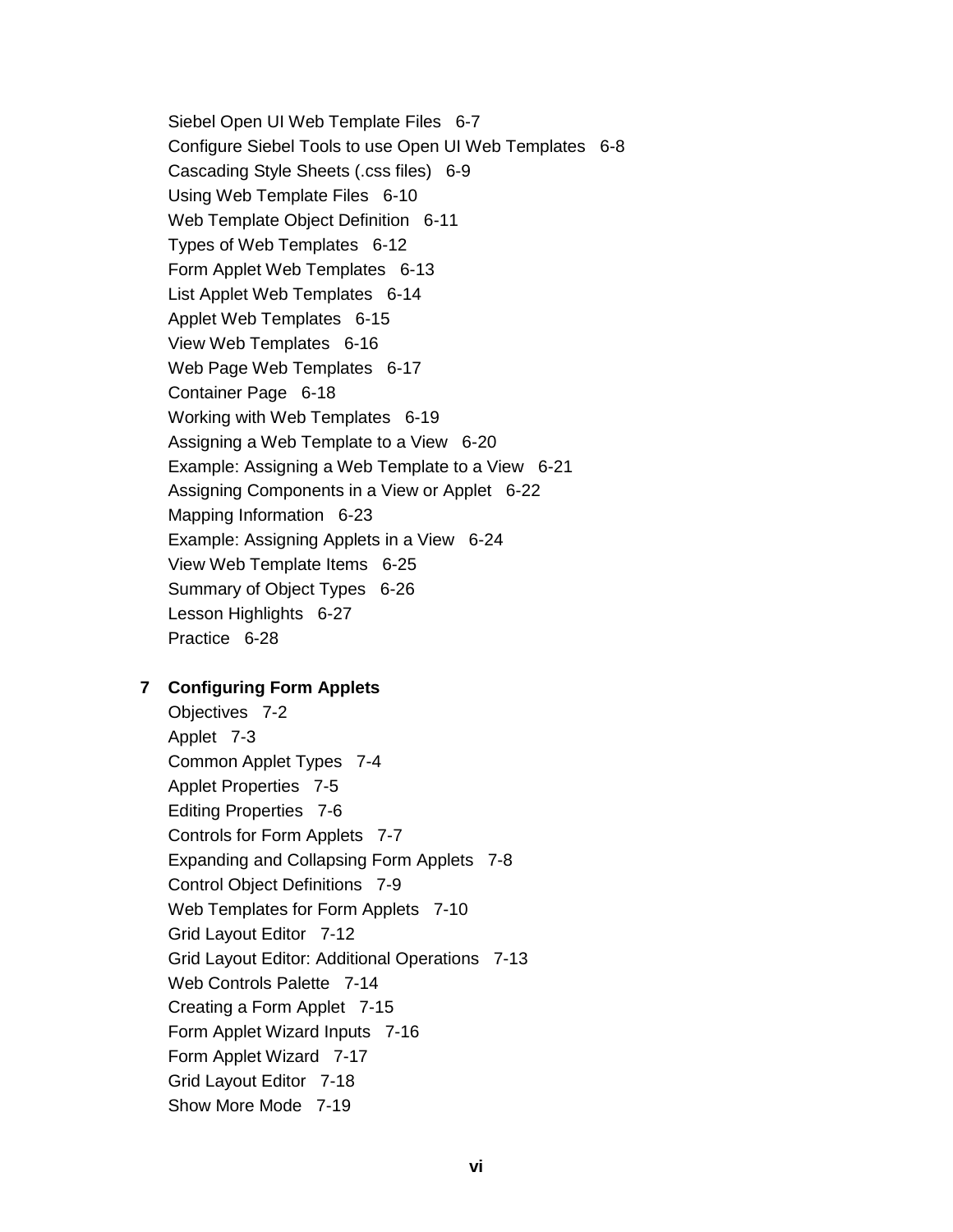Enabling Show More 7-20 Summary of Object Types 7-21 Lesson Highlights 7-22 Practice 7-23

#### 8 Configuring List Applets

Objectives 8-2 List Applets 8-3 List Object Definition 8-5 List Column Object Definitions 8-6 Control Object Definitions 8-7 List Applet Web Templates 8-8 List Applet Modes 8-9 Base and Edit Modes 8-10 Applet Web Layout Editor 8-11 Show in List Property 8-12 Number of Rows Displayed 8-13 Show More Button 8-14 Creating a List Applet 8-15 List Applet Wizard Inputs 8-16 List Applet Wizard 8-17 Web Layout Editor 8-18 Applet Web Template 8-19 List Column Definitions 8-20 Summary of Object Types 8-21 Lesson Highlights 8-22 Practice 8-23

## 9 Configuring Views

Objectives 9-2 View 9-3 View Web Templates 9-4 Applets in View Web Templates 9-5 Identifying the View Web Template 9-6 Identifying Applets Assigned to a View 9-7 Web Layout Editor 9-8 Preview Mode 9-9 Creating a View 9-10 Inputs for the View Wizard 9-11 View Wizard 9-12 Web Layout Editor 9-13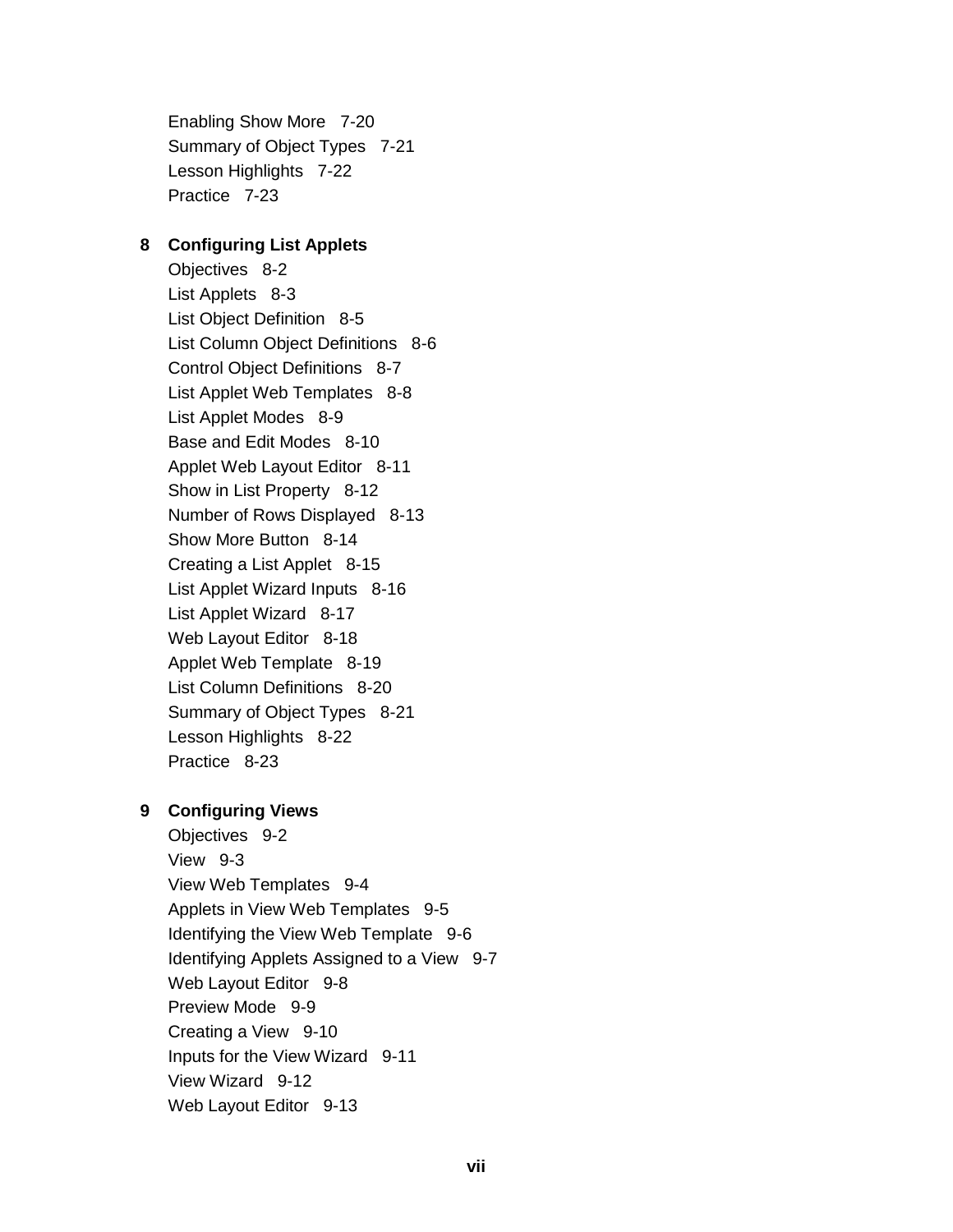Adjust the Applet Mode 9-14 Additional Steps After Configuring a New View 9-15 Administering a New View in the Client 9-16 1. Register the View 9-17 2. Assign the View to a Responsibility 9-18 Summary of Object Types 9-19 Lesson Highlights 9-20 Practice 9-21

#### 10 Configuring Applications and Screens

Objectives 10-2 Application 10-3 The Container Page 10-4 Acknowledgement Web Page/View 10-5 Additional Web Pages 10-6 Application-Level Menus 10-7 Toolbars 10-8 Toolbars for an Application 10-9 Screen Tabs 10-10 Site Map Links 10-11 Screens and Views 10-12 Views for a Screen 10-13 Screen View Types and Categories 10-14 Aggregate Category 10-15 Aggregate View 10-16 Detail Category 10-17 Detail View 10-18 Assigning a View to a Screen 10-19 Specifying the Default View for a Screen 10-20 Summary of Object Types 10-21 Lesson Highlights 10-22 Practices 10-23

#### 11 Business Components and Joins

Objectives 11-2 **Business Components 11-3** Business Component (BC) 11-4 **Business Component Properties 11-5** Base Table 11-6 SVFs That Map to a Base Table 11-7 Mapping a Field to a Column in a Base Table 11-8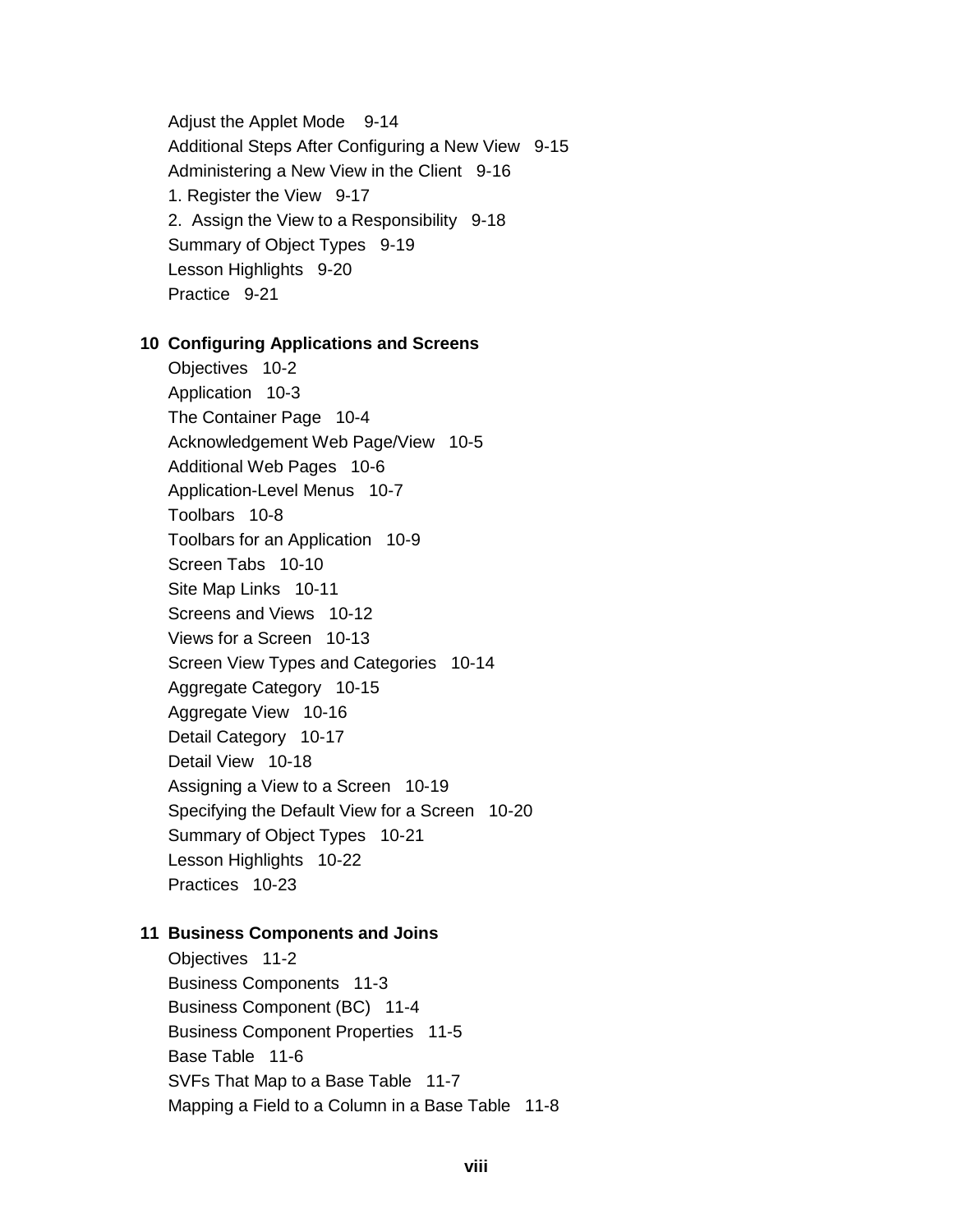Type Property for Fields 11-9 Default Single Value Fields 11-10 Joined Tables 11-11 Joining Data from Related Tables 11-12 Explicit Join 11-13 Join Definition 11-14 Outer Join Flag 11-15 Outer Join Example 11-16 Join Specification 11-17 Fields That Map to a Joined Table 11-18 Mapping a Field to a Column in a Joined Table 11-19 1. Determine if a Join Definition Already Exists 11-20 2. Create a Join 11-21 3. Create the Single Value Field 11-22 1:1 Extension Table 11-23 Implicit Joins 11-25 SVFs That Map to an Extension Table 11-26 Creating a New Business Component 11-27 Business Component Wizard Inputs 11-28 Business Component Wizard 11-29 Configuring a New Business Component 11-30 Summary of Object Types 11-31 Lesson Highlights 11-32 Practice 11-33

#### **12 Party Business Components**

Objectives 12-2 Party Data 12-3 Party Business Components 12-4 S PARTY 12-5 Benefits of the Party Data Model 12-6 Commonly Used Party Business Components 12-7 S PARTY and Its Extension Tables 12-8 Person-Related Party Business Components 12-9 Organization-Related Party Business Components 12-11 Party Business Components for Access Control 12-13 Groupings for Access Control 12-14 S PARTY PER 12-15 Role of Joins in Party Data 12-16 Mapping Fields in Party Business Components 12-17 Joining Party Data Into a Business Component 12-18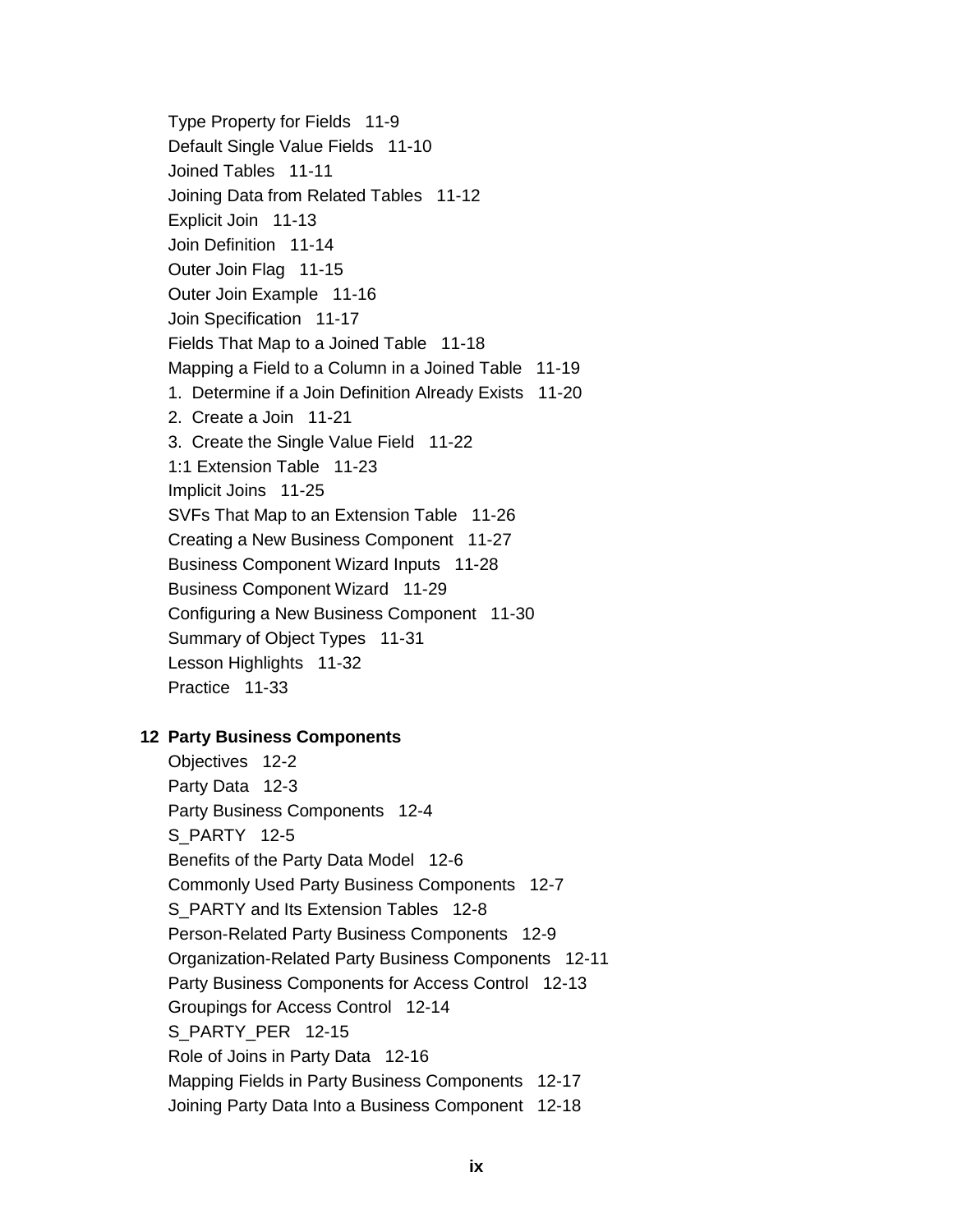Explicit Join Definition 12-19 Joining Party Data into a Party Business Component 12-20 Explicit Join Definition 12-21 Mapping a Field to a Column in a Party Table 12-22 Creating a Join to a Party Table 12-23 Create the Single-Value Field 12-24 Key Considerations for Party Joins 12-25 Lesson Highlights 12-26 Practice 12-27

#### 13 Business Components and Fields

Objectives 13-2 **Business Component Properties 13-3 Business Component Editing Properties 13-4 Applet Editing Properties 13-5** Owner Delete Property 13-6 Search Specification Property 13-7 Search Specification Considerations 13-8 Sort Specification Property 13-9 Expression Builder 13-10 **Business Component Field Properties 13-11** Required and Read Only Properties 13-12 Force Case Property 13-13 Validation Property 13-14 Validation Message 13-15 Displaying A Validation Message 13-16 Predefault Value Property 13-17 Post Default Value Property 13-18 Calculated Field 13-19 Calculated Value Property 13-20 Restrictions on Calculated Fields 13-21 Lesson Highlights 13-22 Practice 13-23

#### **14 Business Objects and Links**

Objectives 14-2 Business Objects (BOs) 14-3 **Business Object Definition 14-5 Business Object Component 14-6** Link Definition 14-7 1:M Link Definition 14-8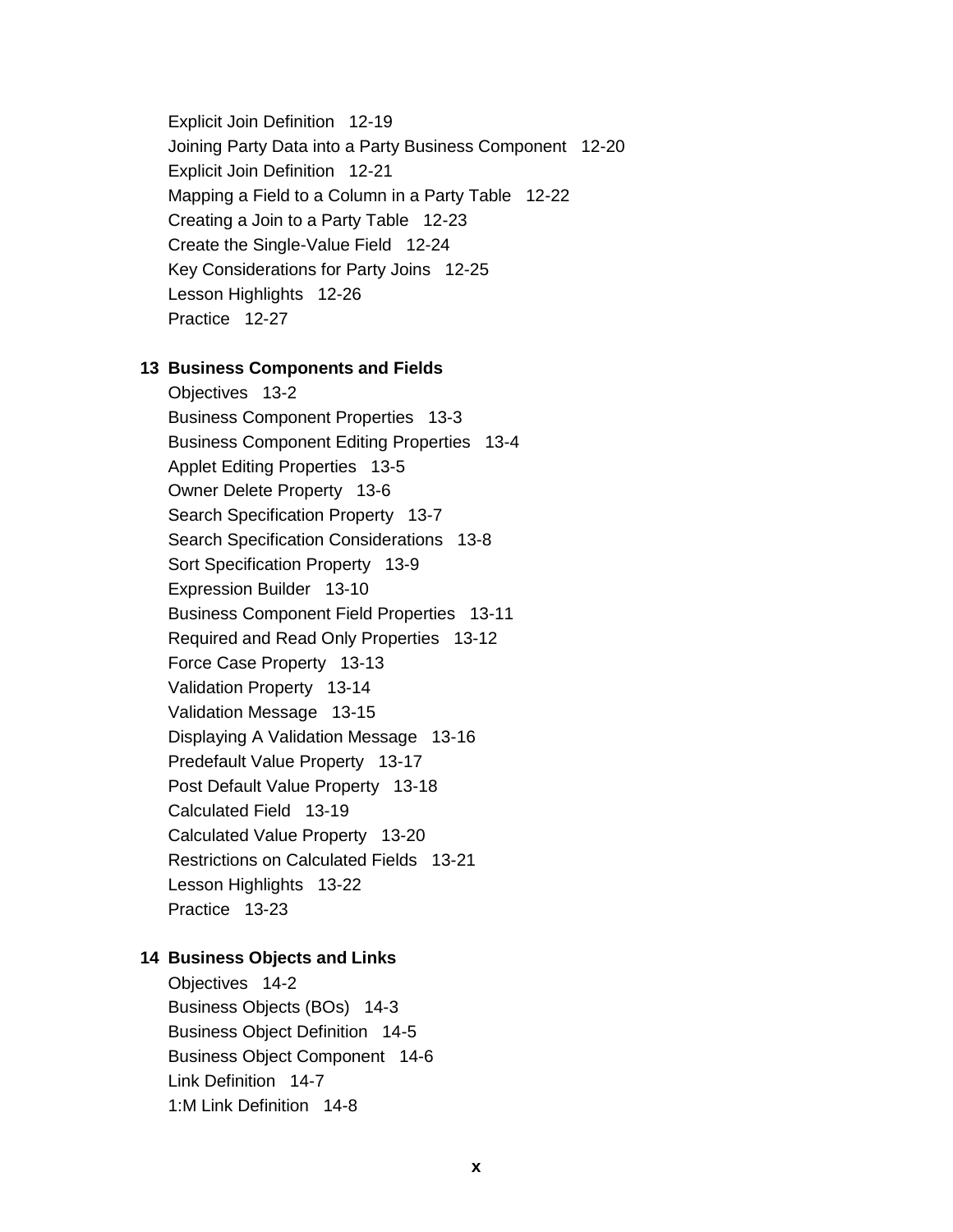Cascade Delete Property 14-9 M:M Link Definition 14-11 Child Deletion for M:M Links 14-12 Grandchild Business Components 14-13 Links for Grandchild Data 14-14 Summary of Object Types 14-15 Lesson Highlights 14-16 Practice 14-17

## 15 Creating a New Business Component Using a Standard 1: M Extension Table

Objectives 15-2 Business Challenge 15-3 Solution: Create New Business Components 15-4 Review: 1:M Extension Table 15-5 Create a New Business Component 15-7 New 1:M Business Component 15-8 Multiple Business Components 15-9 Set Values for Type 15-10 Steps to Use the New BC 15-11 1. Create a Link 15-12 2. Add BC to a Business Object 15-13 3. Create a List Applet 15-14 4. Assign the Applet to a View 15-15 Lesson Highlights 15-16

Practices 15-17

## **16 Extending the Siebel Database**

Objectives 16-2 Incorporating Additional Data 16-3 Adding New Fields 16-4 Extending the Siebel Database 16-5 Creating a Custom Extension Column 16-6 Creating a Stand-Alone Table 16-7 Table Wizard 16-8 Creating a 1:1 Extension Table 16-9 Creating a 1:M Extension Table 16-11 Creating an Intersection Table 16-13 Creating Foreign Keys 16-15 Propagating Database Changes to Other Developers 16-16 1. Apply Changes to the Local Database 16-17 2. Propagate Changes to Server Database 16-18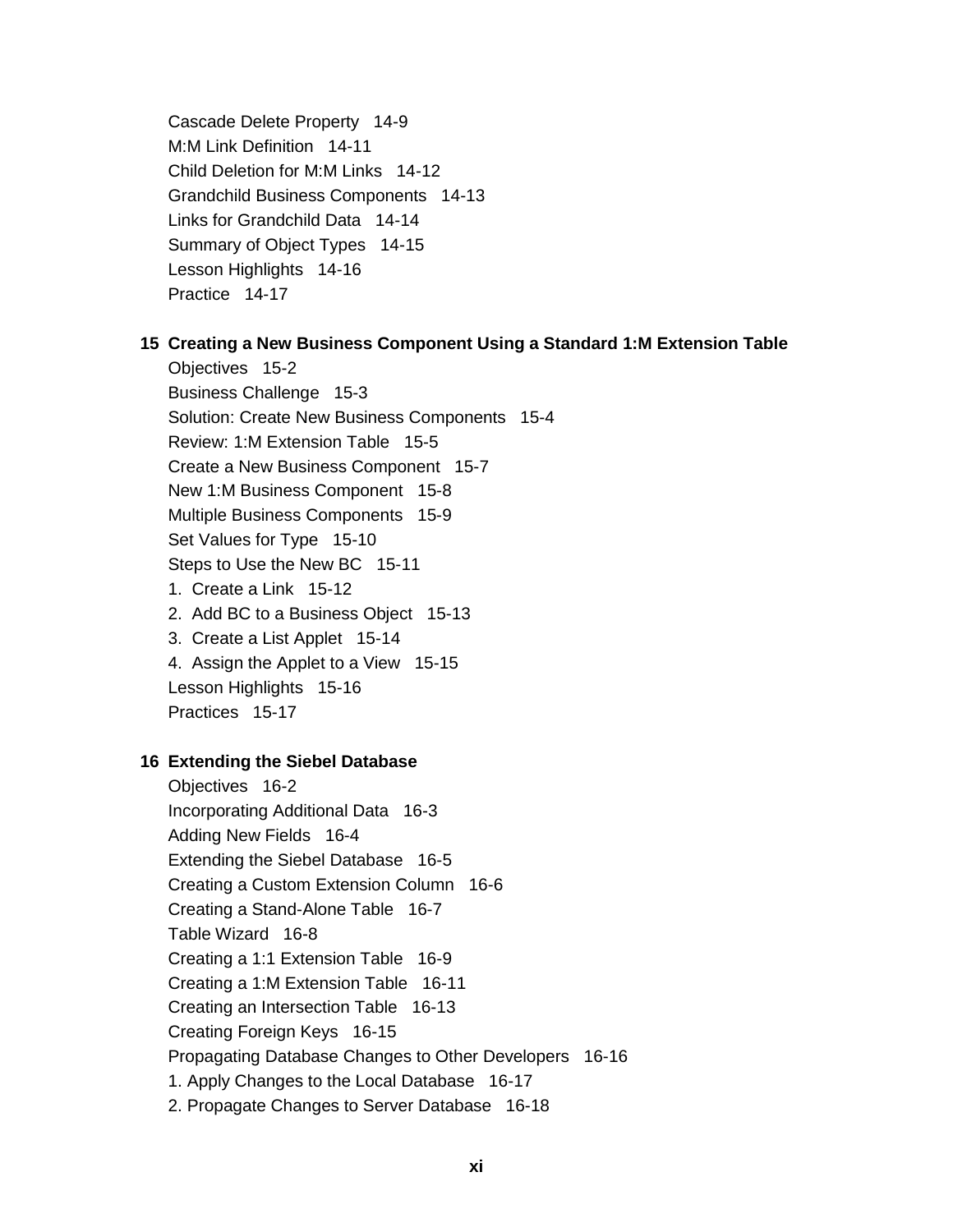3. Propagate Changes to Other Developers 16-19 Lesson Highlights 16-20 Practices 16-21

#### 17 Additional Data Layer Configuration

Objectives 17-2 **Additional Considerations 17-3** Custom Indexes 17-4 Creating a Custom Index 17-5 Enterprise Integration Manager (EIM) 17-6 EIM Mappings 17-7 Dock Objects 17-8 Types of Dock Objects 17-9 Dock Object Visibility Rules 17-10 Modifying Dock Objects 17-11 Extending a Table to Support Case Insensitive Queries 17-12 Creating CIAI 17-13 CIAI Wizard 17-14 Lesson Highlights 17-15 Practices 17-16

## 18 Configuring Drilldowns and Applet Toggles

Objectives 18-2 Navigation Using Drilldown 18-3 Static Drilldown: Same Business Component 18-4 Configuring Drilldown Within the Same Business Component 18-5 Static Drilldown: Different Business Component 18-6 Configuring Drilldown to a Different Business Component 18-7 Dynamic Drilldown 18-8 Determining the Target View 18-9 Configuring Dynamic Drilldown 18-10 Specifying the Conditions 18-11 Thread Bar 18-12 Configuring the Thread Bar 18-13 Applet Toggles 18-14 Configuring Applet Toggles 18-15 Togglebar Tag 18-16 Dynamic Applet Toggling 18-17 Configuring Dynamic Applet Toggling 18-19 Lesson Highlights 18-20 Practice 18-21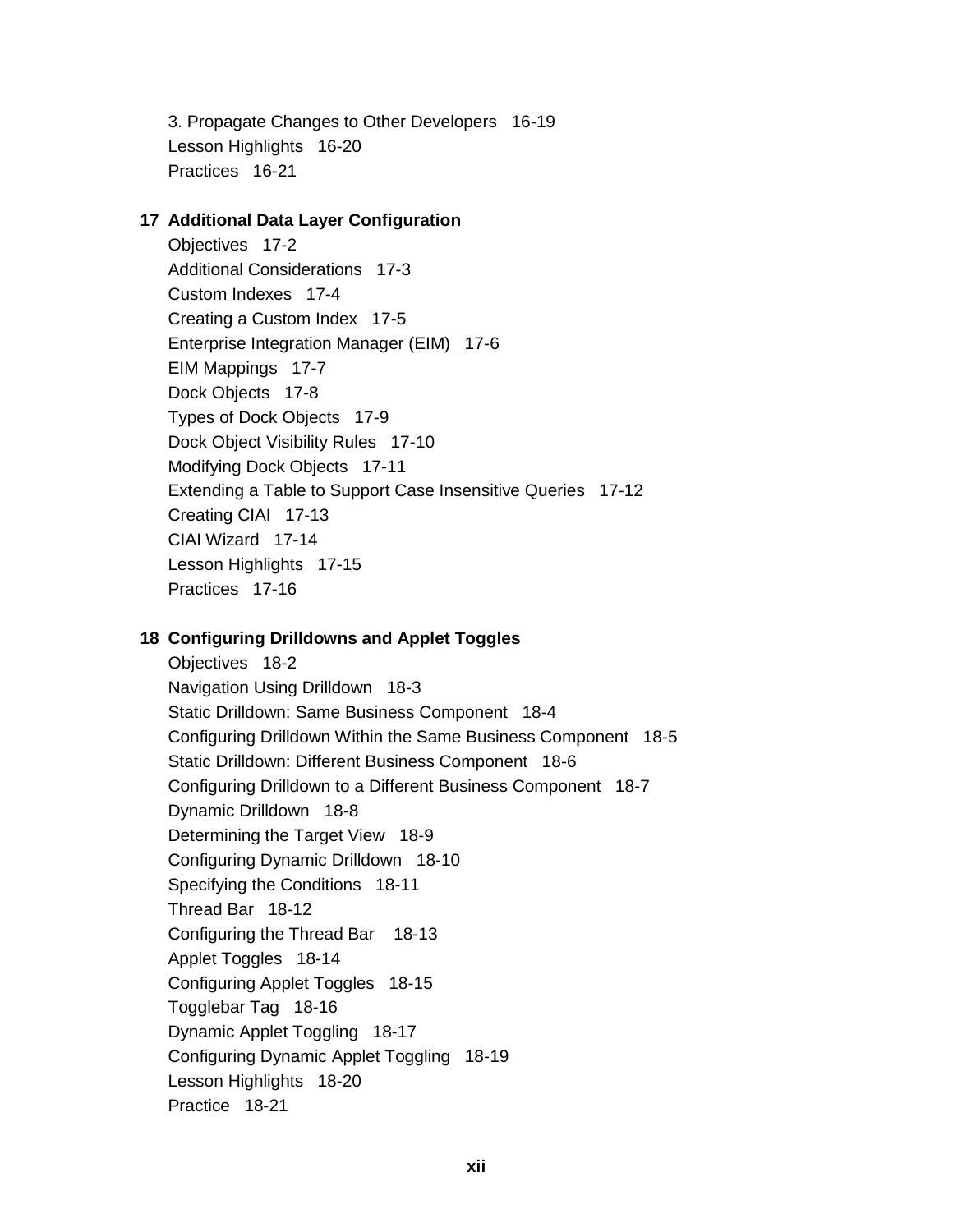#### **19 Configuring Picklists**

Objectives 19-2 Picklists 19-3 Static Picklist 19-4 Static PickList Values 19-5 Administering Static Picklists 19-6 Administering Static Picklists Using Siebel Tools 19-7 Dynamic Picklist 19-8 Picklist Terms 19-9 PickList Generic Business Component 19-10 Object Definitions for PickLists 19-11 PickList Object Definition 19-12 Single Value Field and SVF Pick Map 19-13 SVF Pick Maps 19-14 Pick Applet 19-15 Control and List Column 19-16 Creating a Picklist 19-17 Pick List Wizard Inputs for Static Picklists 19-18 Defining the Static Picklist 19-19 Pick List Wizard 19-20 Pick List Wizard Inputs for Dynamic Picklists 19-21 Defining the Dynamic Picklist 19-22 Defining the Pick Maps 19-23 Pick List Wizard 19-24 Constrained Picklist 19-25 Constraining a Picklist 19-26 Hierarchical Picklists 19-27 LOVs for Hierarchical Picklists 19-28 Configuring a Hierarchical Picklist 19-29 Configuring the SVF Pick Maps 19-30 Summary of Object Types 19-31 Lesson Highlights 19-32 Practice 19-33

#### 20 Configuring Multi-Value Groups

Objectives 20-2 Multi-Value Group (MVG) 20-3 Shuttle Applet 20-4 Multi-Value Group Display 20-5 MVG Advantages 20-6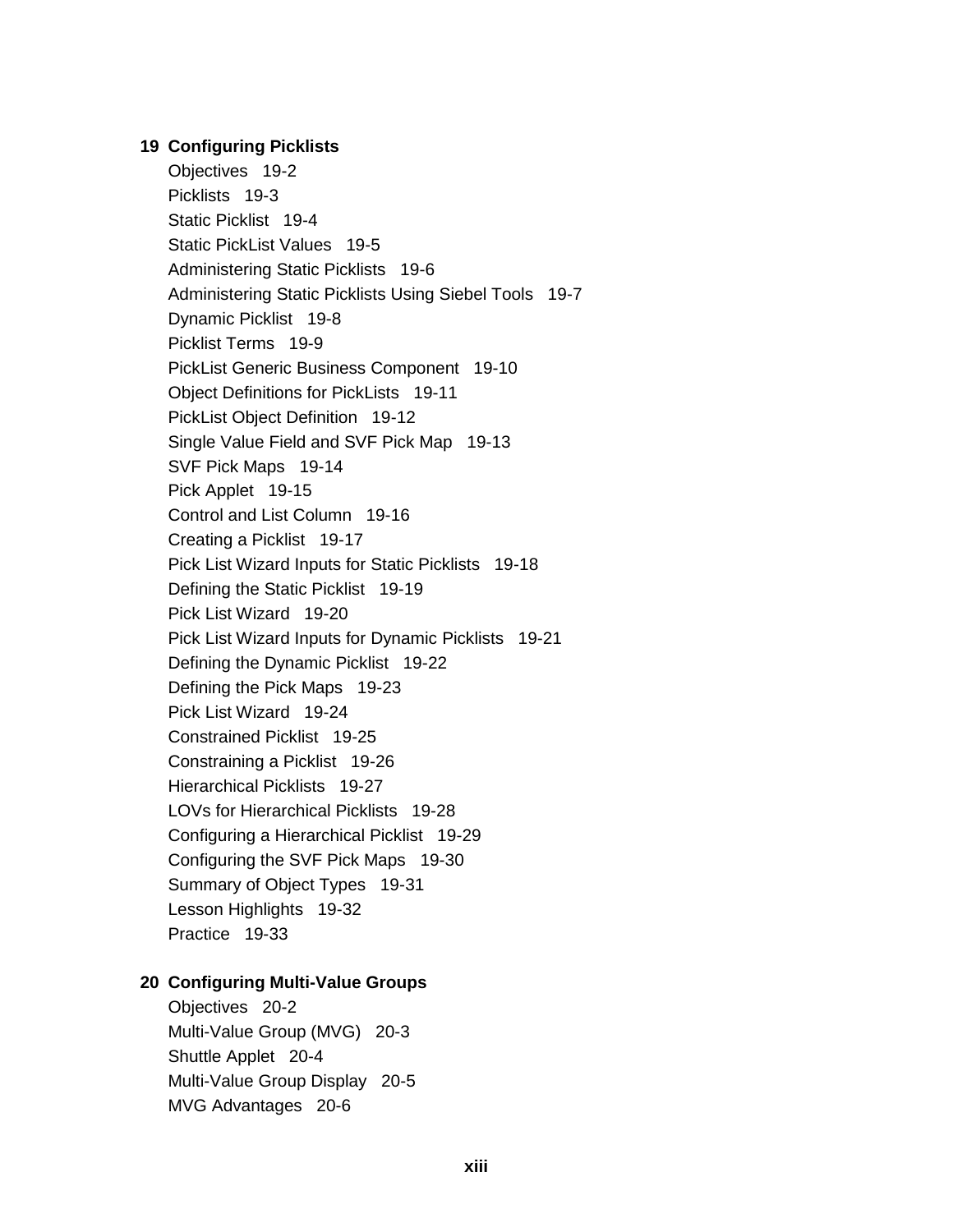MVG Concepts 20-7 Multi Value Field (MVF) 20-8 Multi Value Link 20-9 Multi Value Fields and Multi Value Links 20-10 Multi-Value Group Applet 20-11 **Association Applet 20-12** Invoking the MVG Applet 20-13 Primaries 20-14 Primaries and Performance 20-15 Primary Foreign Key 20-17 Finding the Primary Foreign Key 20-18 Enabling a Primary for a MVG 20-19 The Auto Primary Property 20-20 Setting the Primary Record 20-21 Creating a Multi-Value Group 20-22 MVG Wizard Inputs 20-23 MVG Wizard 20-24 Summary of Object Types 20-25 Lesson Highlights 20-26 Practice 20-27

## 21 Configuring Access Control

Objectives 21-2 Access Control: Review 21-3 Business Components and Record-Level Access Control 21-4 Visibility Views 21-5 View Modes 21-6 Configuring Visibility Views 21-7 BusComp View Mode Definition 21-8 Personal View 21-9 My View 21-10 Retrieving My View Records 21-11 My Team's (Manager) View 21-12 Retrieving My Team's Records 21-13 All View 21-14 Retrieving Records for an All View 21-15 Across All Organizations View 21-16 Administration View 21-17 Group View 21-18 Private Flag 21-19 View Web Template Item Applet Visibility 21-20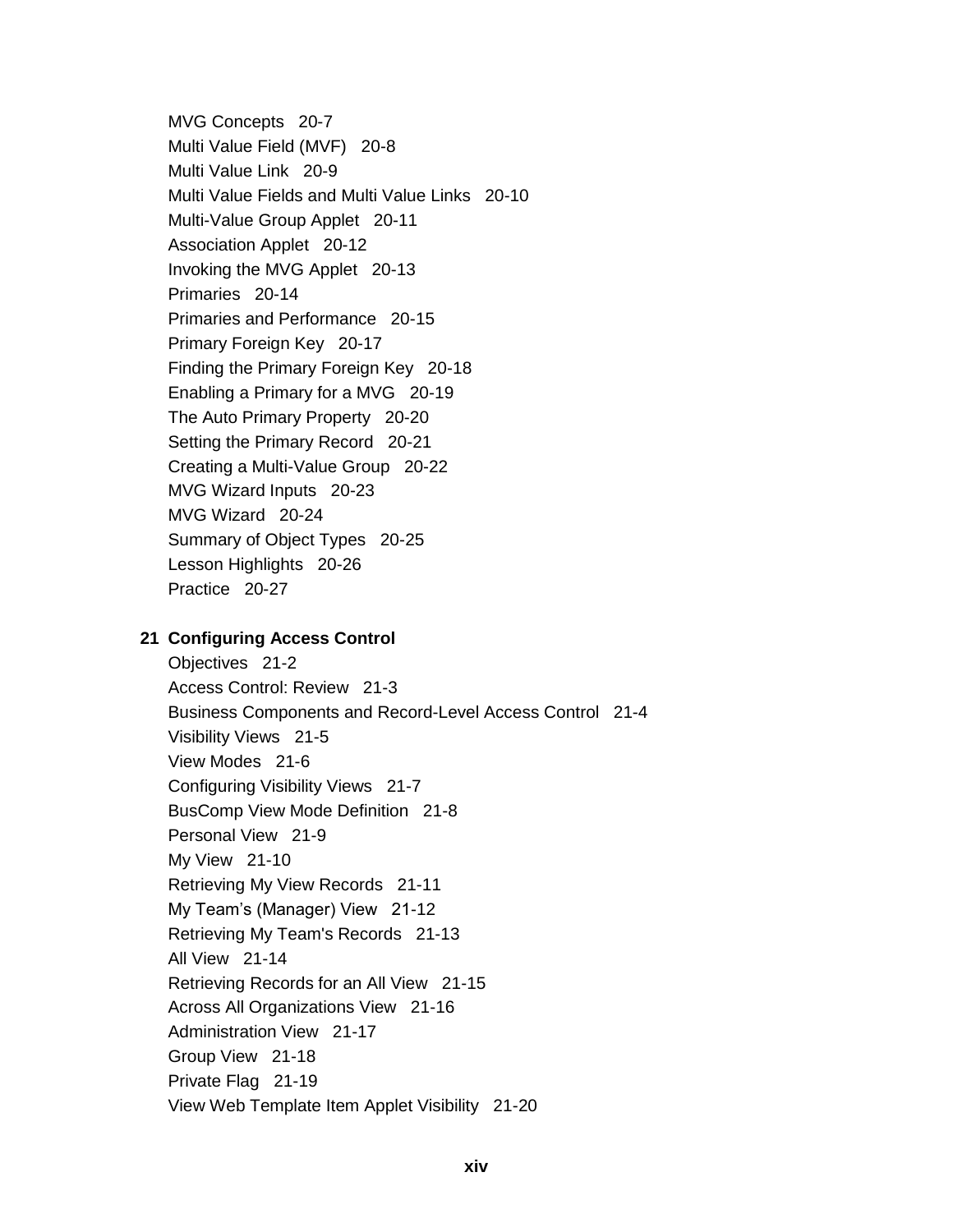Visibility For Picklists 21-21 Picklist Visibility 21-22 Visibility for an Individual Picklist 21-23 Lesson Highlights 21-24 Practice 21-25

#### 22 Configuring User Properties

Objectives 22-2 User Properties 22-3 Object Definitions with User Properties 22-4 User Properties 22-5 Editing User Properties 22-6 Expression Editor 22-7 Multiple Instances of a User Property 22-8 Examples of Applet User Properties 22-9 DefaultFocus New 22-10 NoDataHide 22-11 EnableDragAndDropInList 22-12 Examples of Business Component User Properties 22-14 All Mode Sort 22-15 BC Read Only Field 22-16 On Field Update Set 22-17 Parent Read Only Field 22-18 Field Read Only Field 22-19 Disable Automatic Trailing Wildcard Field List 22-20 Required (Field User Property) 22-21 Lesson Highlights 22-22 Practice 22-23

## 23 Migrating Repository Changes

Objectives 23-2 Multiple Enterprises 23-3 Migrating Between Enterprises 23-4 Items to Be Migrated 23-5 Repository Object Definitions 23-6 Name of the Repository 23-7 References to the Name of the Repository 23-8 Files 23-9 Customized Data 23-10 Overview of the Migration Process 23-11 Benefits of the Process 23-12